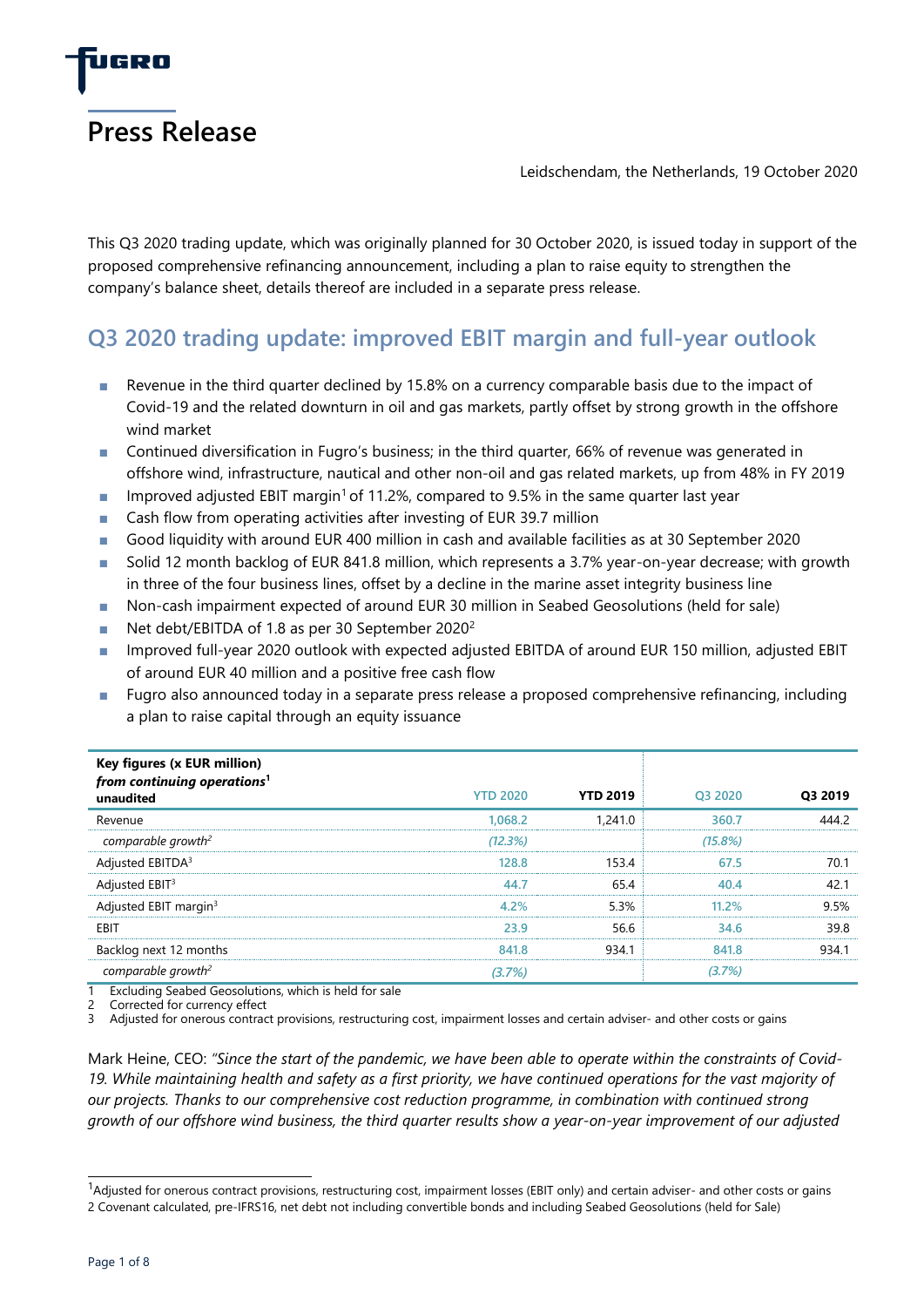

*EBIT margin, despite the revenue decline, resulting in an improved full-year adjusted EBITDA outlook of around EUR 150 million.* 

*Offshore wind grew this quarter by 42%, making it a key market for Fugro, with 30% of our revenue. This quarter, two-thirds of group revenues was generated in non-oil and gas related activities. This is fully in line with our strategy to diversify further towards markets where we can support as well as benefit from the energy transition, climate change adaptation and sustainable infrastructure development.* 

*Our recent performance under difficult circumstances reflects our leading market positions and has shown our flexibility to shift our versatile assets and capabilities to new growth markets. In order to grow our margins, we will continue to implement our rigorous cost reduction program and complete the turnaround of the underperforming land business.* 

*The need for sustainable development and climate change adaptation across the globe leads to increased spending on renewable power and electricity networks, subsea cables, coastal defense, hydrography and freshwater projects, creating ample opportunities for Fugro. This supports our mid-term targets, in combination with continued disciplined management of our cost base, working capital and liquidity, value-based pricing and digital transformation to increase efficiency.*

*The contemplated comprehensive refinancing will provide us with increased flexibility to deliver on our Path to Profitable Growth strategy."*

# **Review third quarter 2020**

Despite the turbulent market in 2020 to date, Fugro has been able to adapt its processes and work procedures very quickly and to continue its operations for the vast majority of its projects. Currency comparable revenue declined by 15.8% to EUR 360.7 million, as a result of the operational challenges caused by the Covid-19 pandemic and especially the related reduced spending by oil and gas clients. The revenue in the oil and gas market declined by 43% whilst offshore wind grew by 42%.

Since March 2020, when it became clear that the pandemic and the deterioration of the oil and gas market would seriously impact Fugro's business, Fugro has been implementing a comprehensive cost reduction programme, which includes a workforce reduction by around 10%, a reduction of overhead costs, a cut on executive pay and minimised usage of short-term charters. The implementation of this programme is on track to achieve around EUR 120 million of projected annualised savings.

Adjusted EBITDA in the quarter amounted to EUR 67.5 million, up from EUR 54.1 million in the second quarter of 2020 and only slightly lower than the EUR 70.1 million in the third quarter of 2019. Adjusted EBIT margin in the quarter improved to 11.2% compared to 7.4% in the second quarter of 2020 and 9.5% in the same quarter last year.

Fugro's 12 month backlog as at 30 September 2020 remains solid at EUR 841.8 million, which represents a 3.7% year-on-year decrease. Backlog growth in three of the four business lines was offset by a decline in the marine asset integrity business line.

Cash flow from operating activities after investing (continuing business) in the third quarter of 2020 was EUR 39.7 million, above the same period last year, as a result of good operational performance and disciplined capex and working capital management. Working capital as a percentage of 12 months rolling revenue was 12.3% at the end of September, compared to 16.1% a year ago. Days of revenue outstanding decreased to 86 days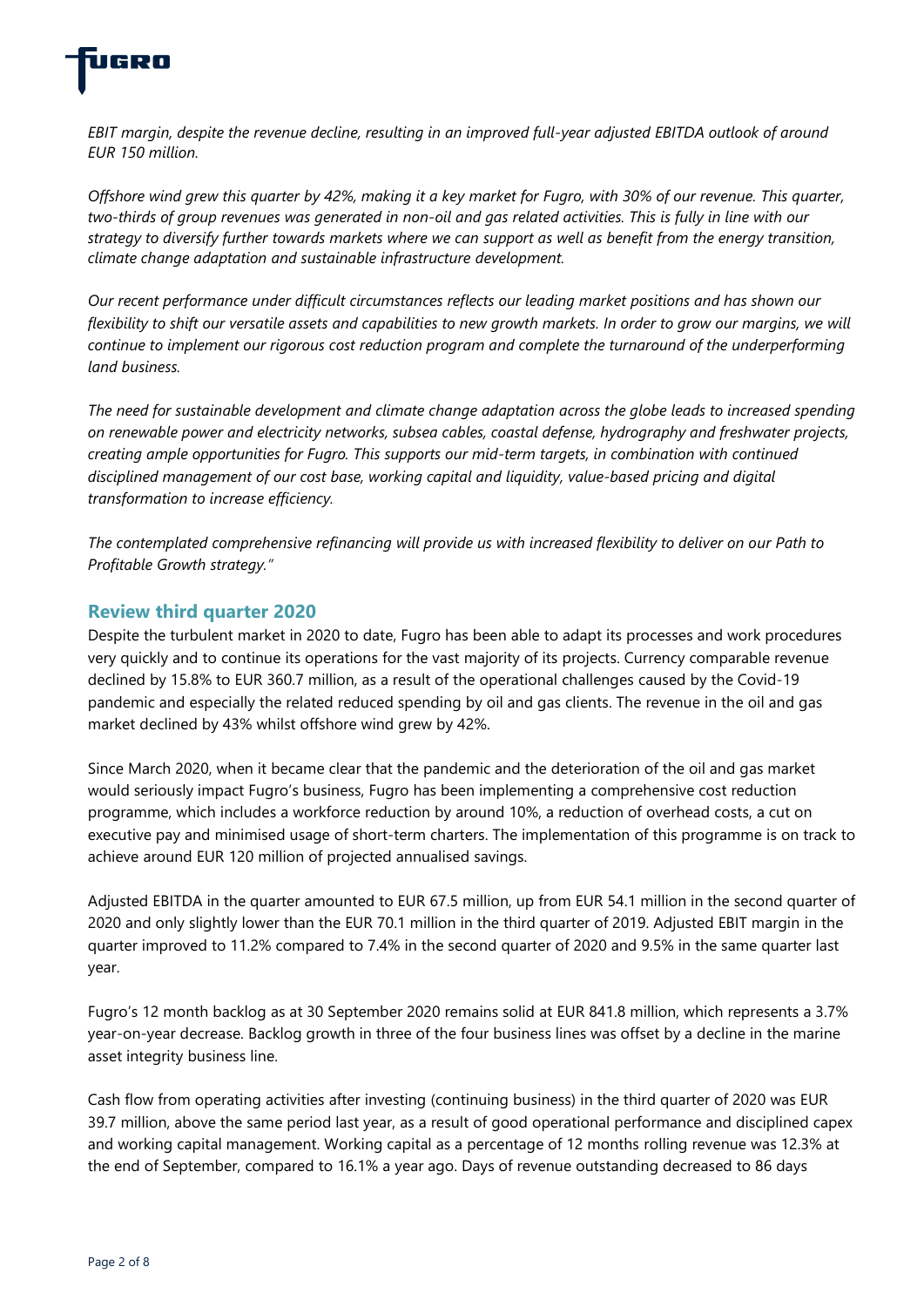

compared to 96 last year. Cash flow from discontinued operations after investing in the third quarter of 2020 was negative EUR 3 million.

The positive cash flow resulted in a net debt reduction to EUR 556.3 million (including Seabed Geosolutions) as per 30 September 2020, from EUR 593.1 million at half-year 2020 and EUR 666.3 million at year-end 2019. Excluding the impact of IFRS 16, net debt as per 30 September 2020 decreased to EUR 418.5 million compared to EUR 442.9 million at half-year 2020 and EUR 503.3 million at year-end 2019. Net debt/EBITDA for covenant calculations was 1.8 at the end of September. As already announced in the HY 2020 report, the EBITDA floor requirement related to the sale-and-lease back of two geotechnical vessels was waived. Liquidity as at 30 September 2020 is solid with around EUR 400 million in cash and available facilities.

# **Review by business**

**Marine**

| <u>iviarine</u>                  |         |         |                                   |
|----------------------------------|---------|---------|-----------------------------------|
| Key figures<br>$(x$ EUR million) | Q3 2020 | Q3 2019 | comparable<br>growth <sup>1</sup> |
| Revenue                          | 251.9   | 333.7   | (21.9%)                           |
| Backlog next 12 months           | 558.7   | 639.3   | (6.3%)                            |
| Corrected for currency offect    |         |         |                                   |

Corrected for currency effect

■ Both marine site characterisation and marine asset integrity were impacted by the pandemic and related downturn in oil and gas, although site characterisation to a lesser extent due to the strong increase of 42% in offshore wind projects. Vessel utilisation was 74% compared to 79% in the same period last year.

- Despite the revenue decline, marine reported a double-digit EBIT margin, slightly above last year, driven by a particular strong performance of the marine site characterisation business line.
- The asset integrity backlog declined, mainly due to the fact that this business line is still highly exposed to the oil and gas market. Furthermore, revenues were impacted by actions taken to rationalise the portfolio and improve profitability. Site characterisation backlog increased, benefitting from the strong growth in offshore wind activities.

| Land                   |         |         |                                               |
|------------------------|---------|---------|-----------------------------------------------|
| Key figures            |         |         |                                               |
| $(x$ EUR million)      | Q3 2020 | Q3 2019 | comparable<br>$\qquad \qquad \text{growth}^1$ |
| Revenue                | 108.9   | 110.5   | 2.7%                                          |
| Backlog next 12 months | 2831    | 294.8   | 2.1%                                          |

<sup>1</sup> Corrected for currency effect

- Both site characterisation and asset integrity revenue increased.
- The measures taken to turn around the land business performance are starting to pay off. As a result, land reported a mid-single digit EBIT margin in the quarter compared to break-even in the comparable period last year. Both site characterisation and asset integrity showed an EBIT margin improvement.
- Both business lines reported a year-on-year increase in the backlog position.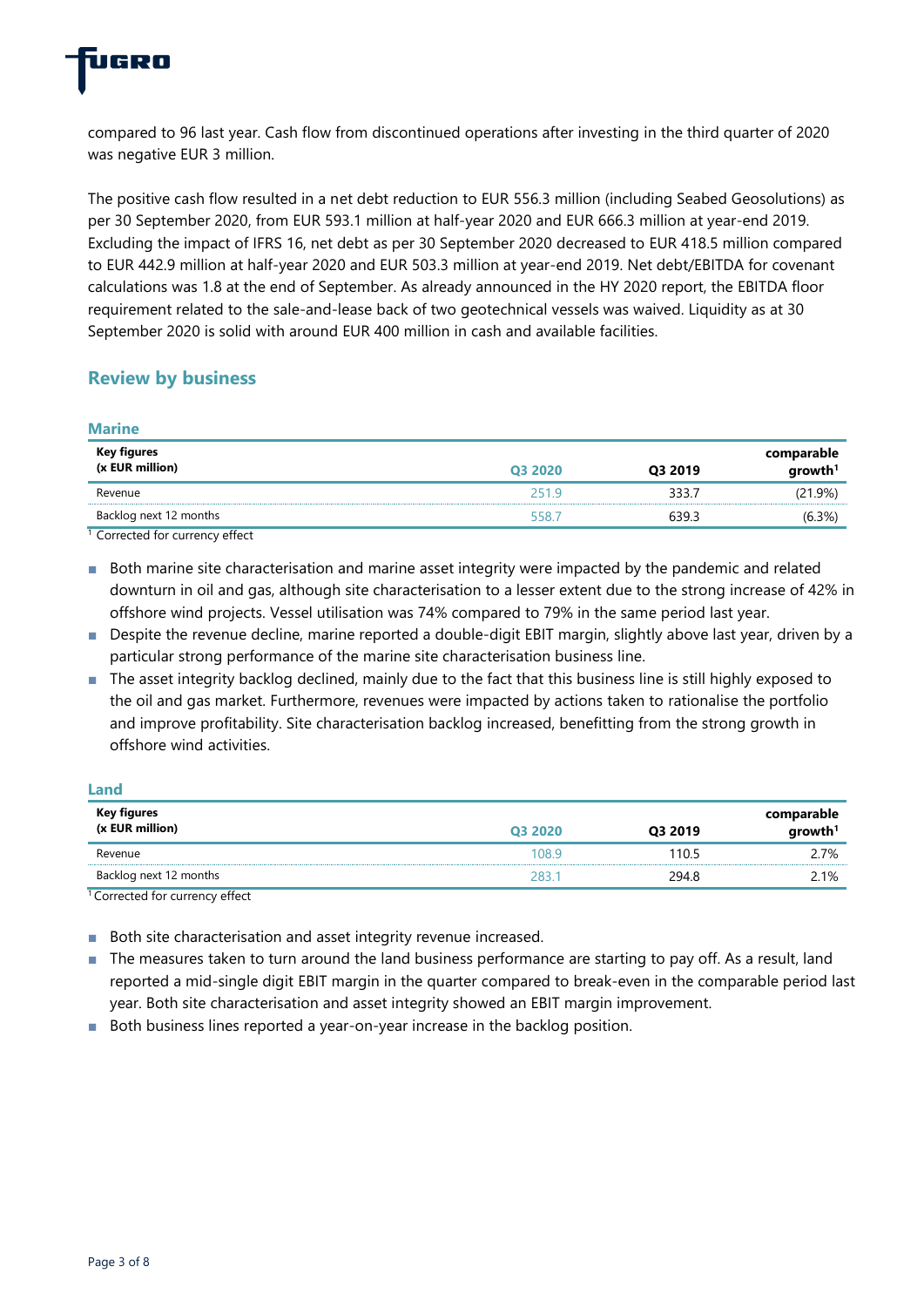

# **Review by region**

#### **Europe-Africa**

| Key figures<br>(x EUR million)     | 03 2020 | Q3 2019 | comparable<br>growth <sup>1</sup> |
|------------------------------------|---------|---------|-----------------------------------|
| Revenue                            | 1679    | 182.8   | (7.2%)                            |
| Backlog next 12 months             | 3395    | 3778    | (6.7%)                            |
| $10$ carroched for currence of $4$ |         |         |                                   |

<sup>1</sup>Corrected for currency effect

- The revenue decline was driven by marine asset integrity, which was impacted by less work in oil and gas. Marine site characterisation revenue grew marginally, as a result of strong growth in offshore wind for clients such as Vattenfall and Scottish Power, partly offset by reduced work for oil and gas clients. Land site characterisation was up with good execution on nearshore projects.
- Backlog decline in marine asset integrity offset by growth in all the other business lines.
- Significant awards in the quarter include a flood risk assessment in Romania for a large international development organisation and a geotechnical site investigation for CrossWind (Shell and Eneco Joint Venture) to support the development of the Hollandse Kust (noord) offshore wind farm off the Dutch coast.

| Americas                       |         |         |                                   |
|--------------------------------|---------|---------|-----------------------------------|
| Key figures<br>(x EUR million) | Q3 2020 | Q3 2019 | comparable<br>growth <sup>1</sup> |
| Revenue                        | 893     | 118.8   | (18.5%)                           |
| Backlog next 12 months         | 2372    | 251.5   | 6.7%                              |
|                                |         |         |                                   |

<sup>1</sup>Corrected for currency effect

**Americas**

- Revenue declined primarily in the marine asset integrity business line caused by an active Atlantic hurricane season adding to an already challenged oil and gas market in the Gulf of Mexico due to Covid-19. In addition, the land site characterisation business in the US was faced with ongoing project postponements and cancellations.
- The backlog increased in all business lines. Marine site characterisation backlog is driven by offshore wind developments and hydrography projects on the East Coast of the US, while land site characterisation is supported by new awards in Brazil.
- Recent significant awards include three long-term contracts by Petrobras for remotely operated vehicle (ROV) services, a contract for nautical charting by the Canadian Hydrographic Service over Lake Huron, a 4 year contract for annual roadway condition assessments in Saskatchewan, Canada and a 3-year contract by the State of Louisiana Coastal Protection and Restoration Authority for the provision of statewide survey services.

#### **Asia Pacific**

| Key figures<br>$(x$ EUR million) | Q3 2020 | Q3 2019 | comparable<br>$q$ rowth <sup>1</sup> |
|----------------------------------|---------|---------|--------------------------------------|
| Revenue                          | 70.4    | 95.9    | (24.8%)                              |
| Backlog next 12 months           | 168.5   | 199.0   | (11.6%                               |
|                                  |         |         |                                      |

<sup>1</sup>Corrected for currency effect

■ Revenue for marine asset integrity and especially marine site characterisation was below the same quarter last year, while land site characterisation and asset integrity revenue increased mainly as a result of the airport project in Hong Kong and the continuance of power contracts in Australia. The lower level of marine site characterisation activities is mainly related to Covid-19 and the deferral of the large marine survey for the Abadi liquefied natural gas project for INPEX in Indonesia which was originally planned for execution in 2020.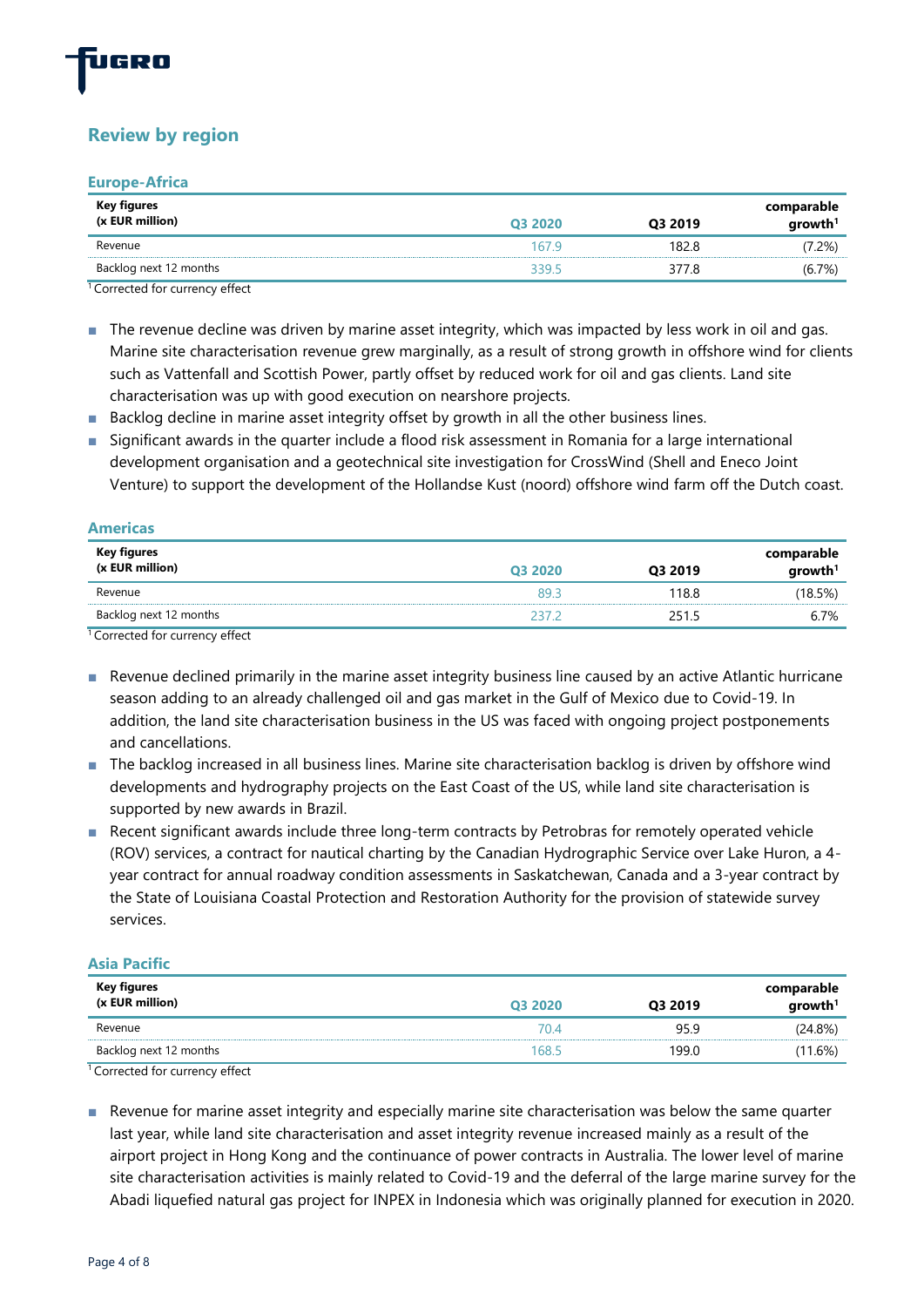

- Except for land asset integrity, backlog declined in the other business lines. The backlog decline in marine site characterisation was partially due to the removal of the sizeable INPEX Abadi LNG contract award, which has been deferred to 2022.
- Recent significant awards include marine site characterisation work as part of the Australian Government's HydroScheme Industry Partnership Program for charting the waters of South Australia's Gulf St Vincent and Investigator Strait. Awarded earlier but to be executed in the fourth quarter of 2020 is the seventh consecutive contract with Guangzhou Marine Geological Survey for gas hydrate investigation in China.

#### **Middle East & India**

| Key figures<br>(x EUR million)                                    | Q3 2020 | Q3 2019 | comparable<br>growth <sup>1</sup> |
|-------------------------------------------------------------------|---------|---------|-----------------------------------|
| Revenue                                                           |         | 46.7    | (24.3%)                           |
| Backlog next 12 months                                            | 96.6    | 105.8   | $(2.3\%)$                         |
| $\overline{\phantom{0}}$<br>$\epsilon$<br>$\cdot$ $\cdot$ $\cdot$ |         |         |                                   |

Corrected for currency effect

- Revenue declined in marine while the land activities grew. Marine asset integrity was significantly lower due to delays in various barge mobilisations in Saudi and Qatar affecting positioning and construction services. Furthermore, diving services were rationalised. Marine site characterisation was impacted by reduced utilisation of vessels in the Arabian Gulf due to maintenance. Land site characterisation revenue was up, driven by better than anticipated performance in several nearshore projects, including a bridge development in Maldives and a nearshore survey for a national oil company in the United Arab Emirates.
- With the exception of land site characterisation, backlog decreased in all business lines due to a low order intake in the second and third quarter, with several clients showing caution in the current uncertain market environment.
- Significant awards in the quarter include a near and onshore geotechnical investigation for the Red Sea Project and a 3-year contract to provide integrated survey services for ONGC in India, awarded for a fourth time in a row.

# **Held for sale: Seabed Geosolutions**

Fugro's interest in Seabed Geosolutions is classified as 'held for sale' and as a discontinued operation as per half year 2019 and is therefore no longer part of group revenue and EBIT(DA) from continuing operations. The divestment process is ongoing.

| Key figures<br>$(x$ EUR million) | Q3 2020 | Q3 2019 | comparable<br>growth <sup>1</sup> |
|----------------------------------|---------|---------|-----------------------------------|
| Revenue                          | D O     | 38.2    | $\overline{\phantom{a}}$          |
| Backlog next 12 months           |         | 90.8    | (50.5%)                           |

<sup>1</sup> Corrected for currency effect

- Following the termination of the S-79 project in the Middle East and the postponement of a significant project in Brazil, both as a direct result of the Covid-19 pandemic, no crews were active during the quarter.
- As indicated previously and to adapt to the sudden drop in activity due to the Covid-19 pandemic, Seabed has completed a major restructuring plan resulting in approximately 50% FTE reduction to limit the bottomline impact of this idleness period.
- An impairment of around EUR 30 million on Seabed's assets is expected to be recognised in the period under review.
- The 12-month backlog decrease reflects the current market dynamics. Nevertheless, tendering activity remains solid in certain core markets especially in the US Gulf of Mexico and Brazil.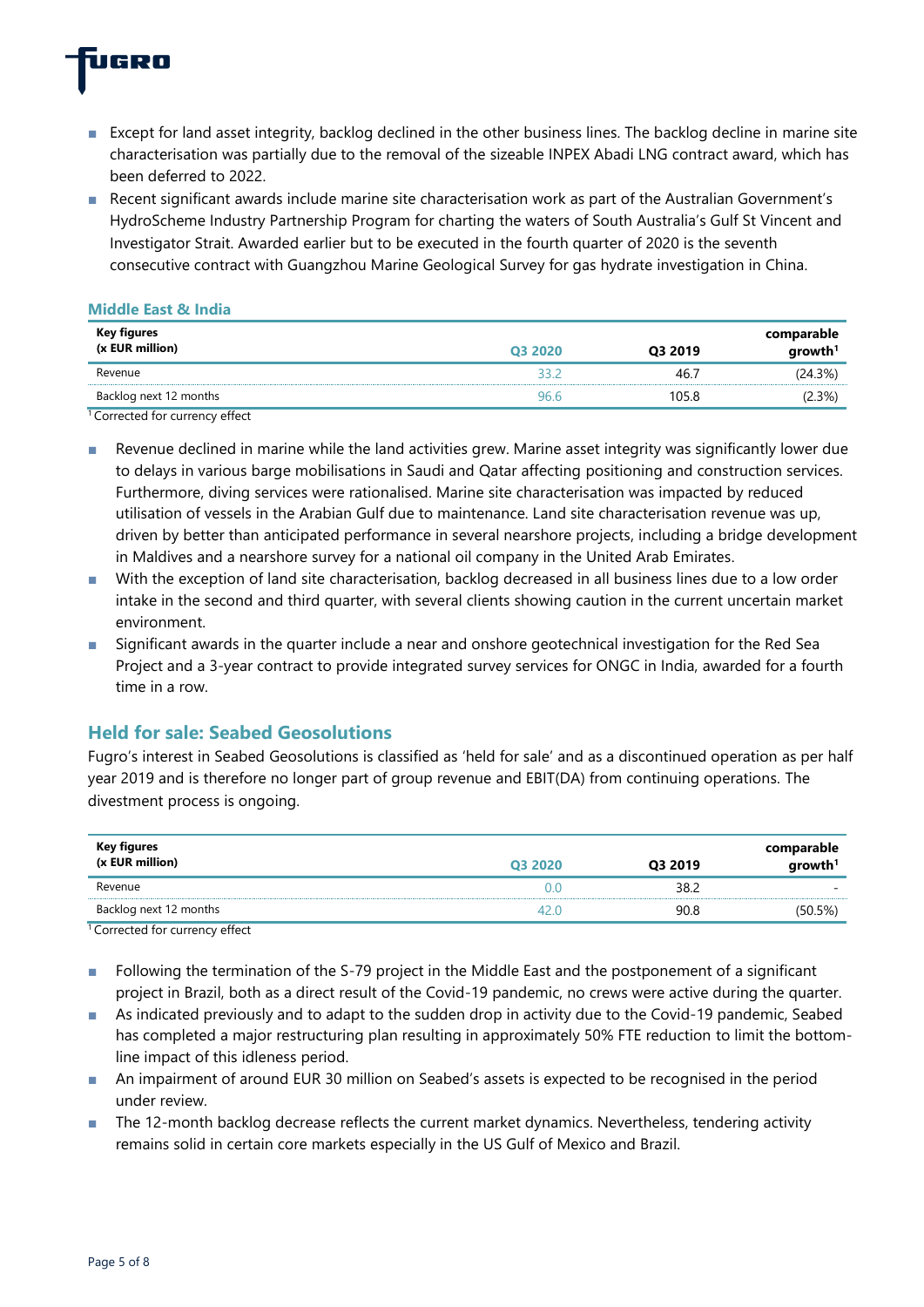

■ On 15 October 2020, Seabed was awarded two 4D ocean bottom node surveys in Brazil with a combined duration of around eight months; the first survey is estimated to start in the second quarter of 2021. In addition, a potential start in early 2021 of the postponed project in Brazil is under discussion.

# **Outlook**

The impact of the Covid-19 pandemic is amplified by spending cuts of oil and gas companies due to the sharp decline in the oil price earlier this year; the resulting volatility is expected to continue into 2021. At the same time, offshore wind, in which Fugro has a strong position and reputation, is anticipated to show continued strong growth. The pandemic may in the short term result in a decline in infrastructure activities; on the other hand, as a result of numerous investment programs, growth in the infrastructure markets is expected to resume as of 2021, after a stagnation in 2020.

In the longer term, population growth and urbanisation in combination with the need for sustainable development and climate change adaptation will drive the growth of the energy, infrastructure and water markets, leading to increased spending on renewable power and electricity networks, subsea telecom cables, coastal defense, hydrography and freshwater development projects. This will create ample opportunities for Fugro.

#### **Full-year 2020**

For the full-year 2020, from continued operations, Fugro expects revenue of at least EUR 1.35 billion, representing a year-on-year currency comparable decline of around 10%. The impact of the revenue decline is expected to be mitigated by the ongoing comprehensive cost reduction programme, resulting in an adjusted EBITDA of around EUR 150 million and an adjusted EBIT of around EUR 40 million, which is an improvement compared to previous guidance, and a return on capital employed of around 4%. In addition, Fugro reconfirms its expectation of a positive free cash flow, taking into account capital expenditure of around EUR 70 million. This outlook assumes no material impact from additional Covid-19 developments.

In line with previous guidance, Fugro expects an adjusted EBIT(DA) for Seabed Geosolutions of around negative EUR 10 million in the second half of 2020, resulting in EBIT(DA) around break-even for the full year.

#### **Mid-term targets**

For the mid-term Fugro targets an EBIT margin of 8-12%, return on capital employed of 10-15% and a free cash flow of 4-7% of revenue, with expected revenues of EUR 1.6 to 2.0 billion and expected capital expenditures of EUR 80 to 110 million (excluding Seabed Geosolutions<sup>3</sup>). These mid-term targets are not linked to a particular year or period. Drivers for the targeted improvement in profitability are mid-term revenue growth on the back of further diversification through strong growth in renewables, disciplined management of the cost base, working capital and liquidity, value-based pricing and digital transformation to increase efficiency.

# **Analyst call**

On 20 October 2020 at 10 CET, Fugro will host an analyst call. The dial-in numbers are +31 (0)20 7038261 or +44 (0)330 3369411 and the confirmation code is 7017065. This call will also be accessible via audio cast: http://www.fugro.com/investors/results-and-publications/quarterly-results

<sup>&</sup>lt;sup>3</sup> Expected capex including Seabed Geosolutions would be EUR 100 to 130 million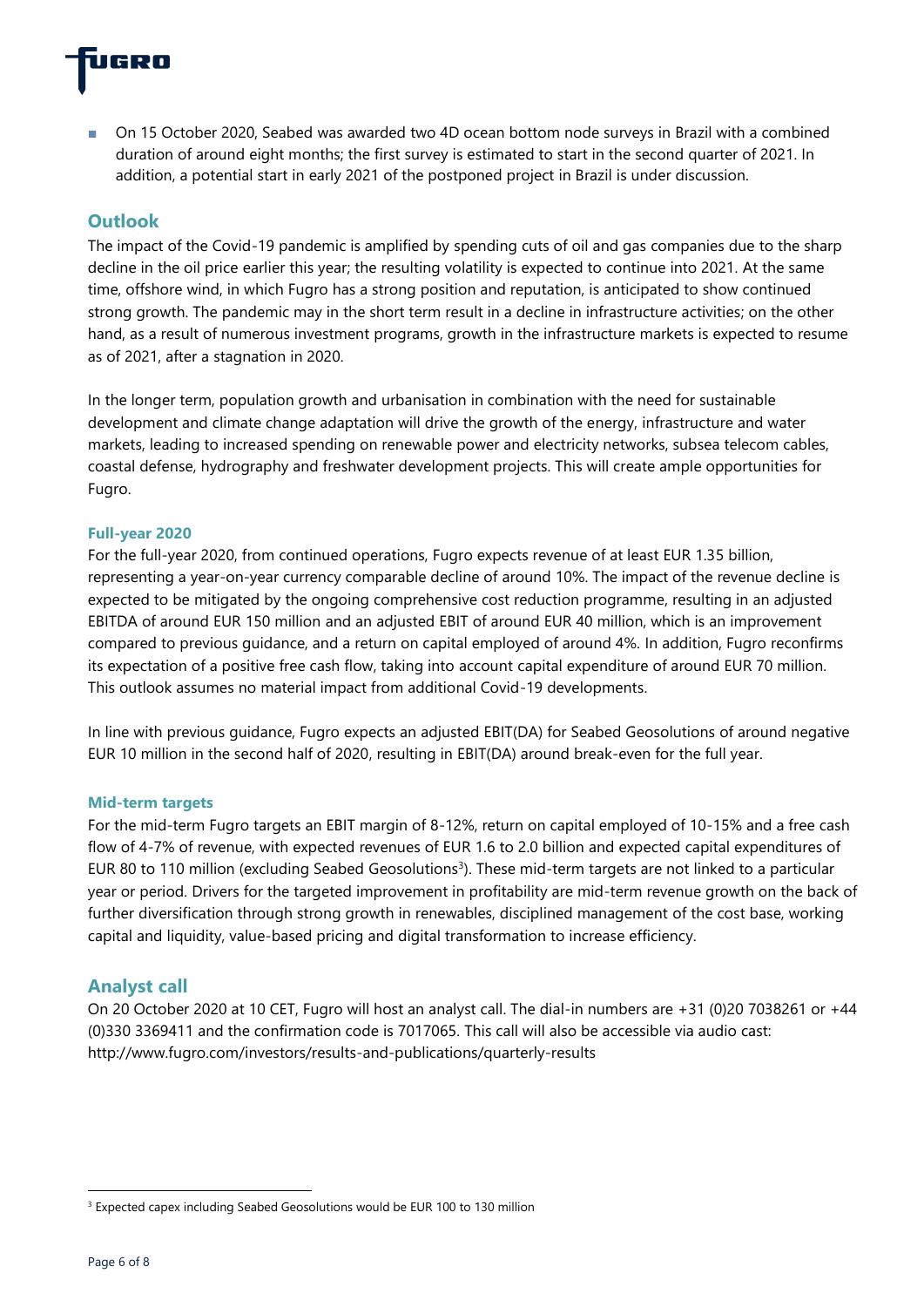

| Media                | Investors                     |
|----------------------|-------------------------------|
| Edward Legierse      | Catrien van Buttingha Wichers |
| e.legierse@fugro.com | c.vanbuttingha@fugro.com      |
| +31 70 31 11147      | +31 70 31 15335               |
| +31 6 4675 2240      | +31 6 1095 4159               |

# **For more information please contact**

# **About Fugro**

Fugro is the world's leading Geo-data specialist, collecting and analysing comprehensive information about the Earth and the structures built upon it. Adopting an integrated approach that incorporates acquisition and analysis of Geo-data and related advice, Fugro provides solutions. With expertise in site characterisation and asset integrity, clients are supported in the safe, sustainable and efficient design, construction and operation of their assets throughout the full lifecycle. Employing approximately 9,500 talented people in 61 countries, Fugro serves clients around the globe, predominantly in the energy and infrastructure industries, both offshore and onshore. In 2019, revenue amounted to EUR 1.6 billion. The company is listed on Euronext Amsterdam.

# **Regulated Information**

This press release contains information that qualifies, or may qualify as inside information within the meaning of Article 7(1) of the EU Market Abuse Regulation.

# **Forward Looking Statements**

This announcement contains forward-looking statements. Forward-looking statements are statements that are not historical facts, including (but not limited to) statements expressing or implying Fugro's beliefs, expectations, intentions, forecasts, estimates, targets, projections or predictions (and the assumptions underlying them). Without limitation, any statements including words such as "intend", "expect", "anticipate", "target", "may", "believe", "plan", "estimate" and other expressions which imply indications or predictions of future development or trends, and which are not based on historical facts, are forward-looking statements. Forward-looking statements necessarily involve known and unknown risks and uncertainties as they depend on future events and circumstances. Forward-looking statements do not guarantee future results or development and the actual future results and situations may therefore differ materially from those expressed or implied in any forwardlooking statements. Such differences may be caused by various factors (including, but not limited to, developments in the oil and gas industry and related markets, currency risks and unexpected operational setbacks). Any forward-looking statements contained in this announcement are based on information currently available to Fugro's management. Fugro assumes no obligation to in each case make a public announcement if there are changes in that information or if there are otherwise changes or developments in respect of the forward-looking statements in this announcement. Neither the Company nor any of its affiliates assumes any obligations to update any forward-looking statements.

# **Cautionary Statement**

Neither this announcement nor any part of it is an offer to sell or a solicitation of any offer to buy any securities issued by Fugro N.V. (the "Company") in the United States of America, Canada, Japan, Australia or any other jurisdiction.

Further, this announcement contains non-IFRS financial measures and ratios and non-financial operating data, which are not recognised measures of financial performance or liquidity under IFRS. The Company uses these measures as internal measures of performance to benchmark and compare against budget, the prior year and its latest internal forecasts. The Company believes these non-IFRS measures and non-financial operating data are useful and commonly used supplemental measures of financial performance, liquidity or financial position. The